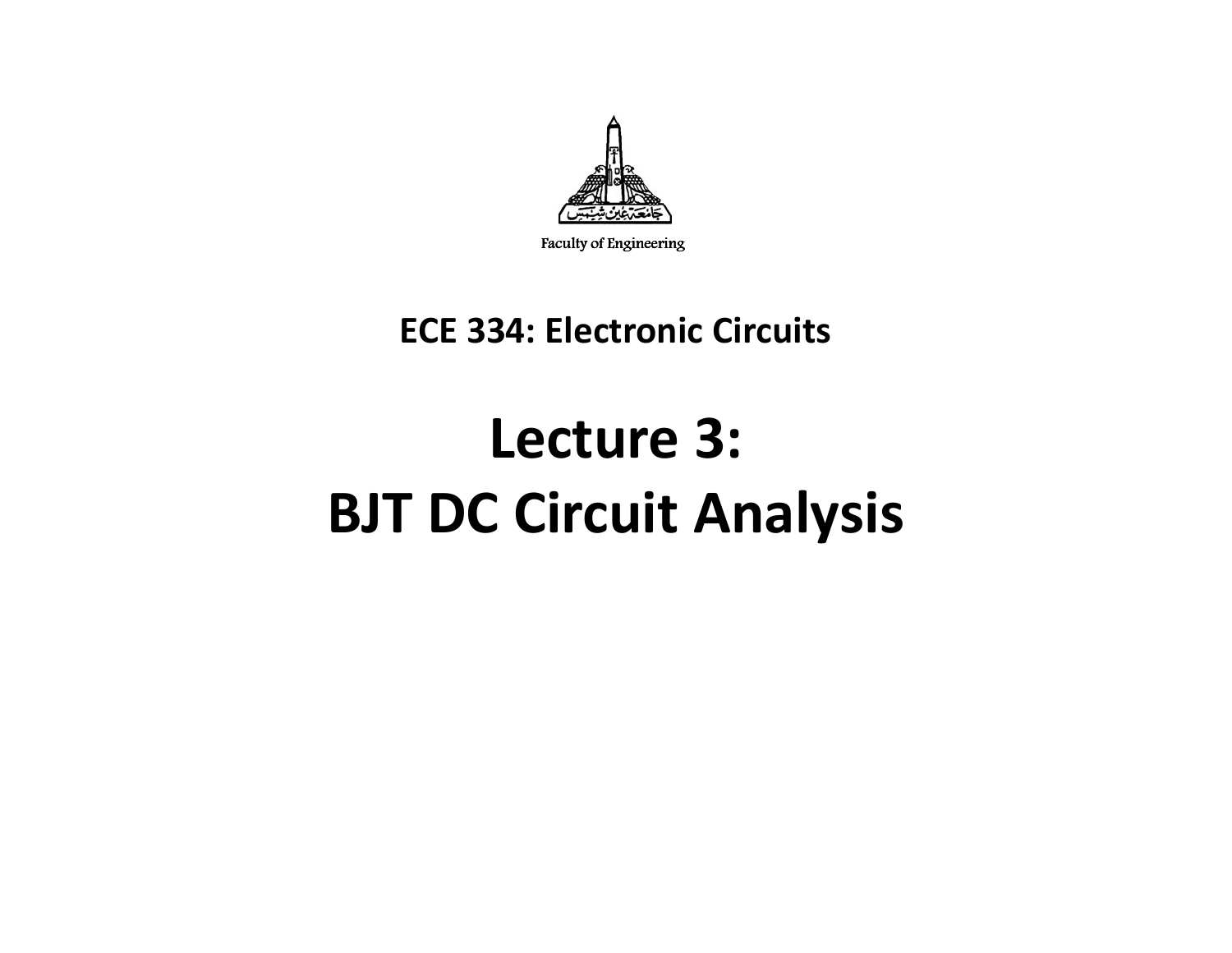# **BJT 'Q' Point (Bias Point)**

- •Q point means Quiescent or Operating point
- Very important for amplifiers because wrong 'Q' point selection increases amplifier distortion
- •Need to have a stable 'Q' point, meaning the the operating point should not be sensitive to variation to temperature or BJT  $\beta$ , which can vary widely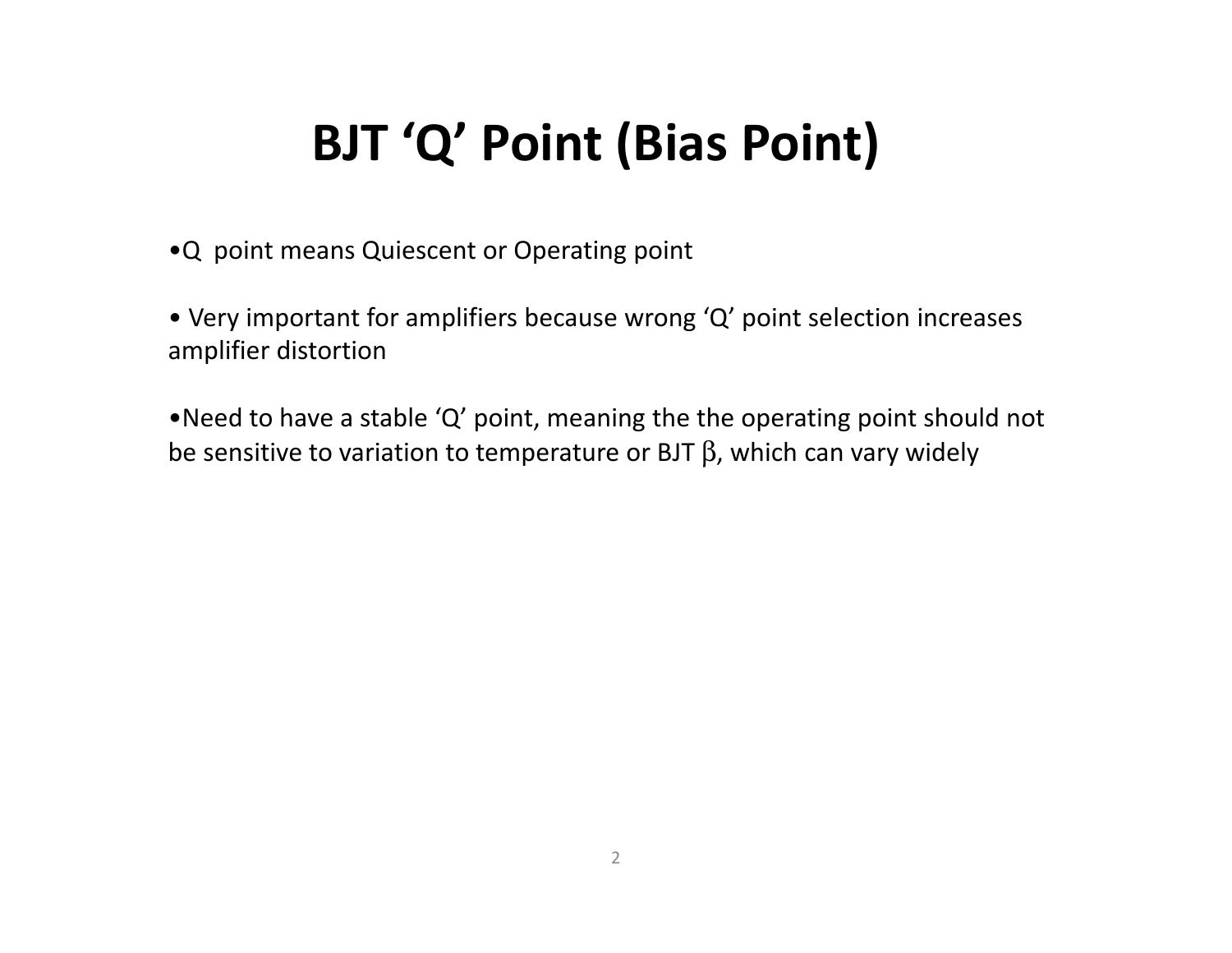# **Example 1: Four Resistor bias Circuit for Stable 'Q' Point**



By far best circuit for providing stable bias point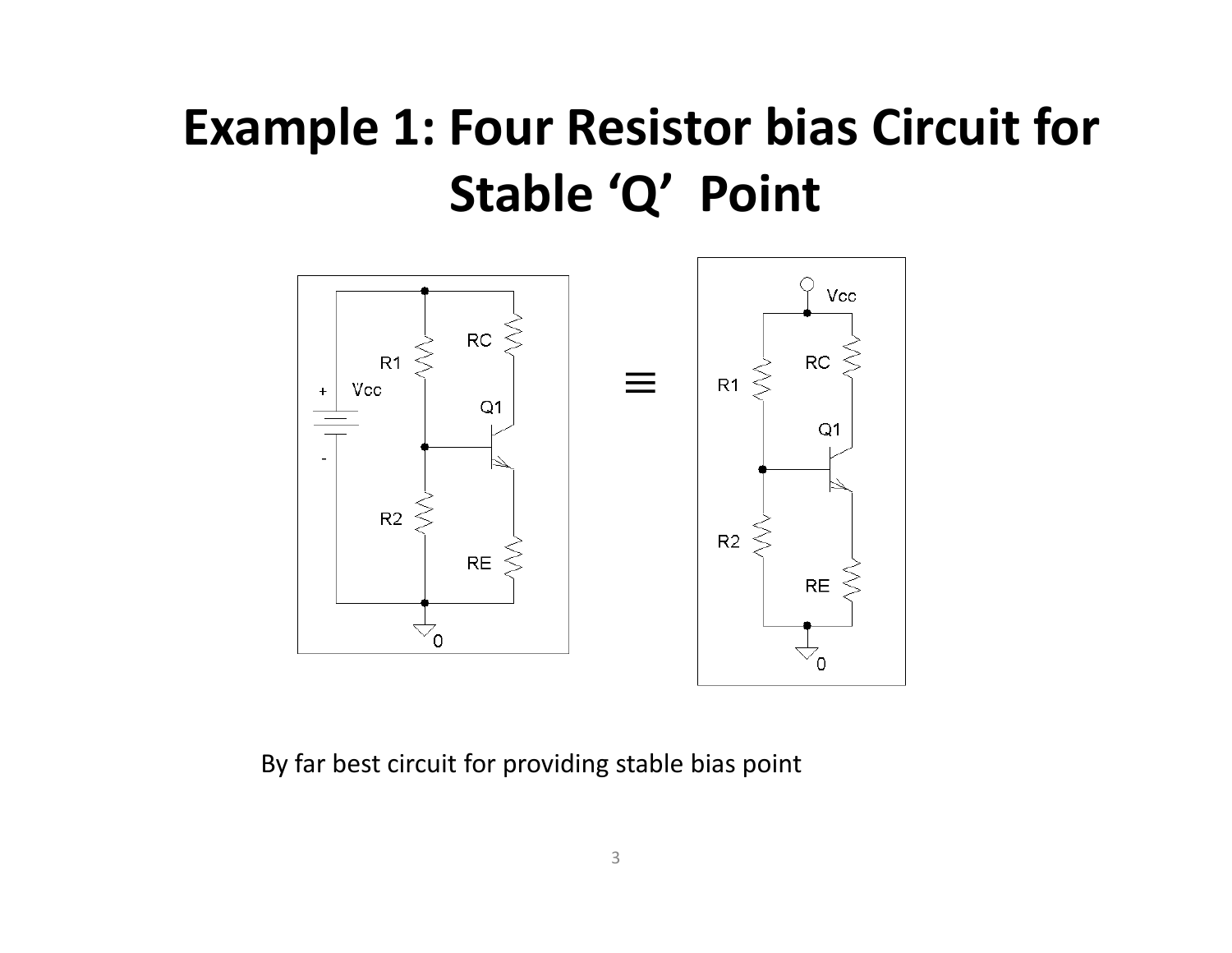

$$
V_B = V_{TH} = \frac{V_{CC} R_2}{R_1 + R_2}
$$
  $R_B = R_{TH} = \frac{R_1 R_2}{R_1 + R_2}$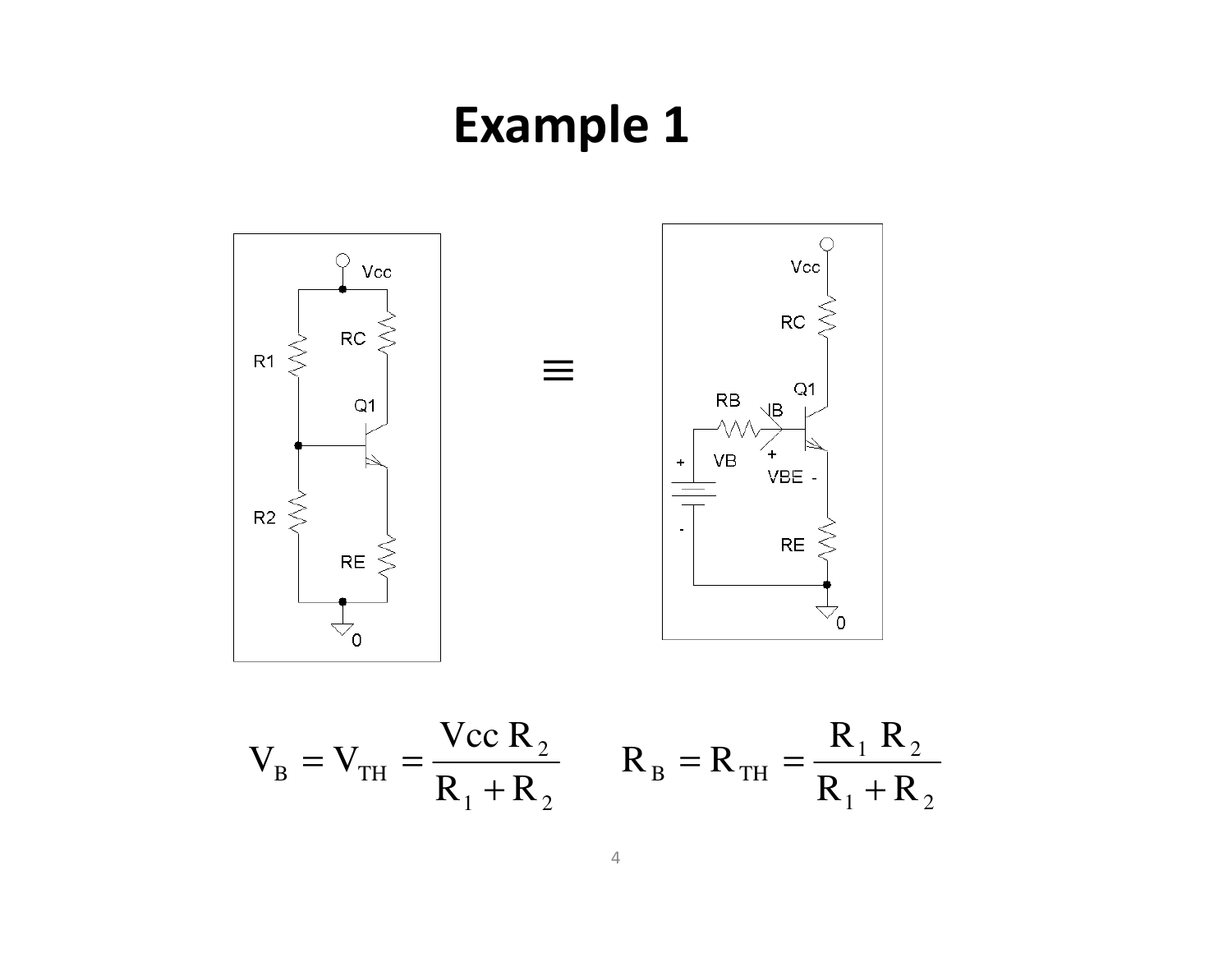# **Example 1 (2)**

Applying KVL to the base-emitter circuit of the Thevenized Equivalent form $V_{B}$  - I<sub>B</sub> R<sub>B</sub> -V<sub>BE</sub> - I<sub>E</sub> R<sub>E</sub> = 0 (1)

Since  $I_E = I_B + I_C = I_B + \beta I_B = (1 + \beta)I_B$  (2)

Replacing I<sub>E</sub> by  $(1+\beta)I_B$  in  $(1)$ , we get

$$
I_{B} = \frac{V_{B} - V_{BE}}{R_{B} + (1 + \beta)R_{E}}
$$
 (3)

If we design (1+  $\beta$ )R<sub>E</sub> >> R<sub>B</sub> (say (1+  $\beta$ )R<sub>E</sub> >> 100R<sub>B</sub>)

Then 
$$
I_B \approx \frac{V_B - V_{BE}}{(1 + \beta)R_E}
$$
 (4)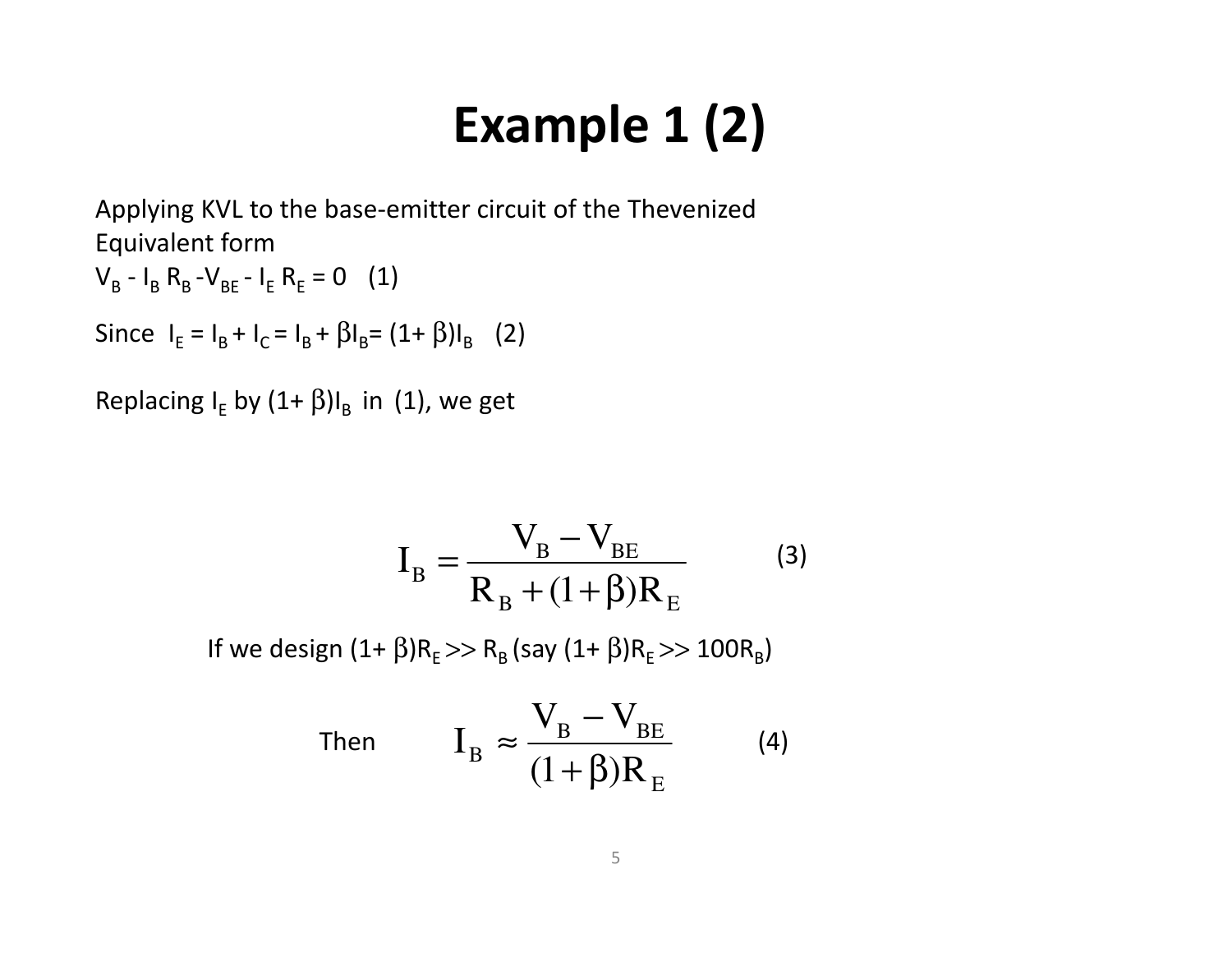# **Example 1 (3)**

And 
$$
I_C = I_E \approx \frac{V_B - V_{BE}}{R_E}
$$
 (for large  $\beta$ ) (5)

Hence  $I_c$  and  $I_E$  become independent of  $\beta!$ 

Thus we can setup a Q-point independent of  $\beta$  which tends to vary widely even within transistors of identical part number (For example, β of 2N2222A, a NPN BJT can vary between 75 and 325 for I<sub>C</sub> = 1 mA and V<sub>CE</sub> = 10V)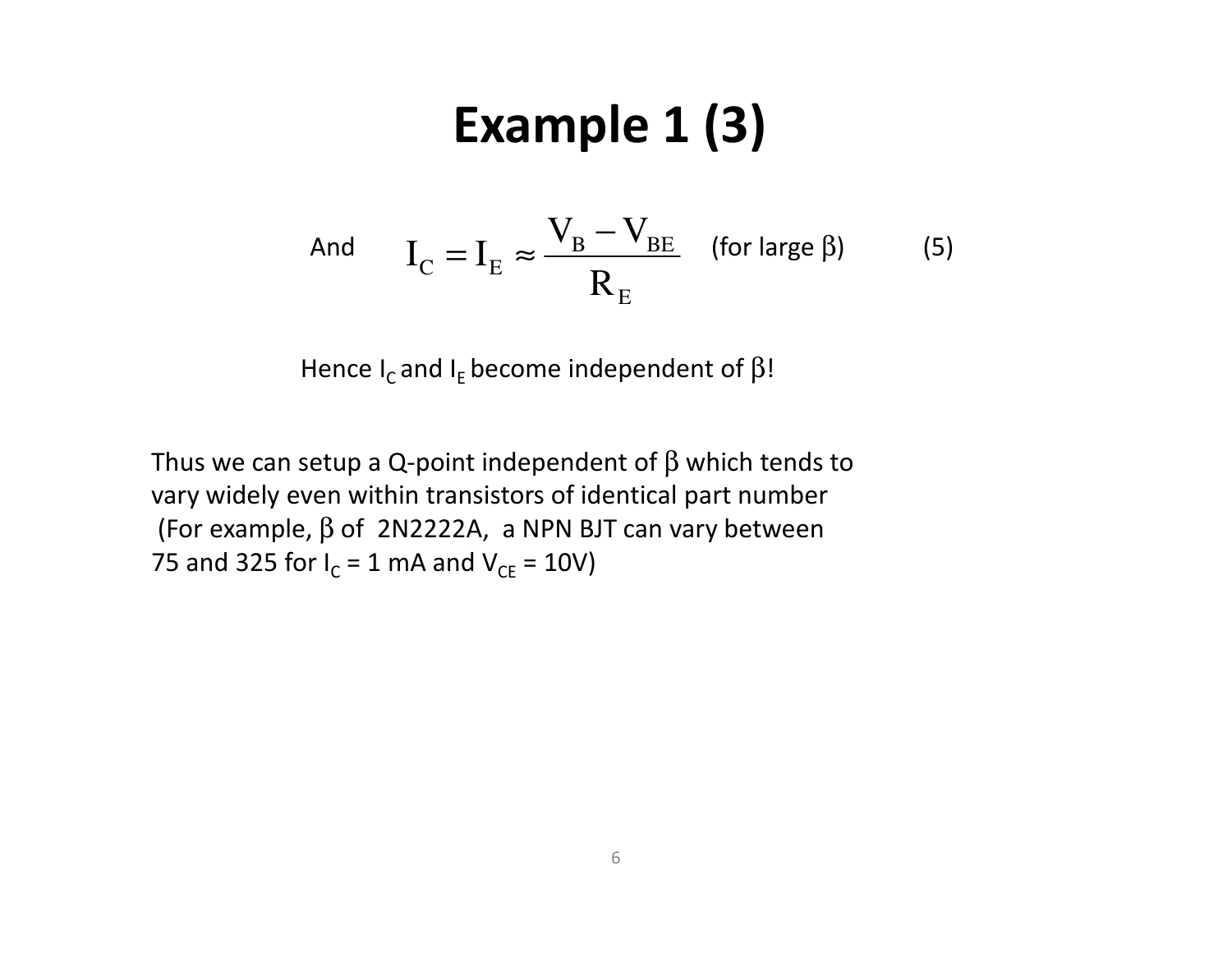

A 2N2222A is connected as shown with R<sub>1</sub> = 6.8 kΩ, R<sub>2</sub> = 1 kΩ, R<sub>c</sub> = 3.3 kΩ, R<sub>E</sub> = 1 kΩ and V<sub>CC</sub> = 30V. Assume  $V_{BE} = 0.7V$ . Compute V<sub>cc</sub> and I<sub>c</sub> for β = i)100 and ii) 300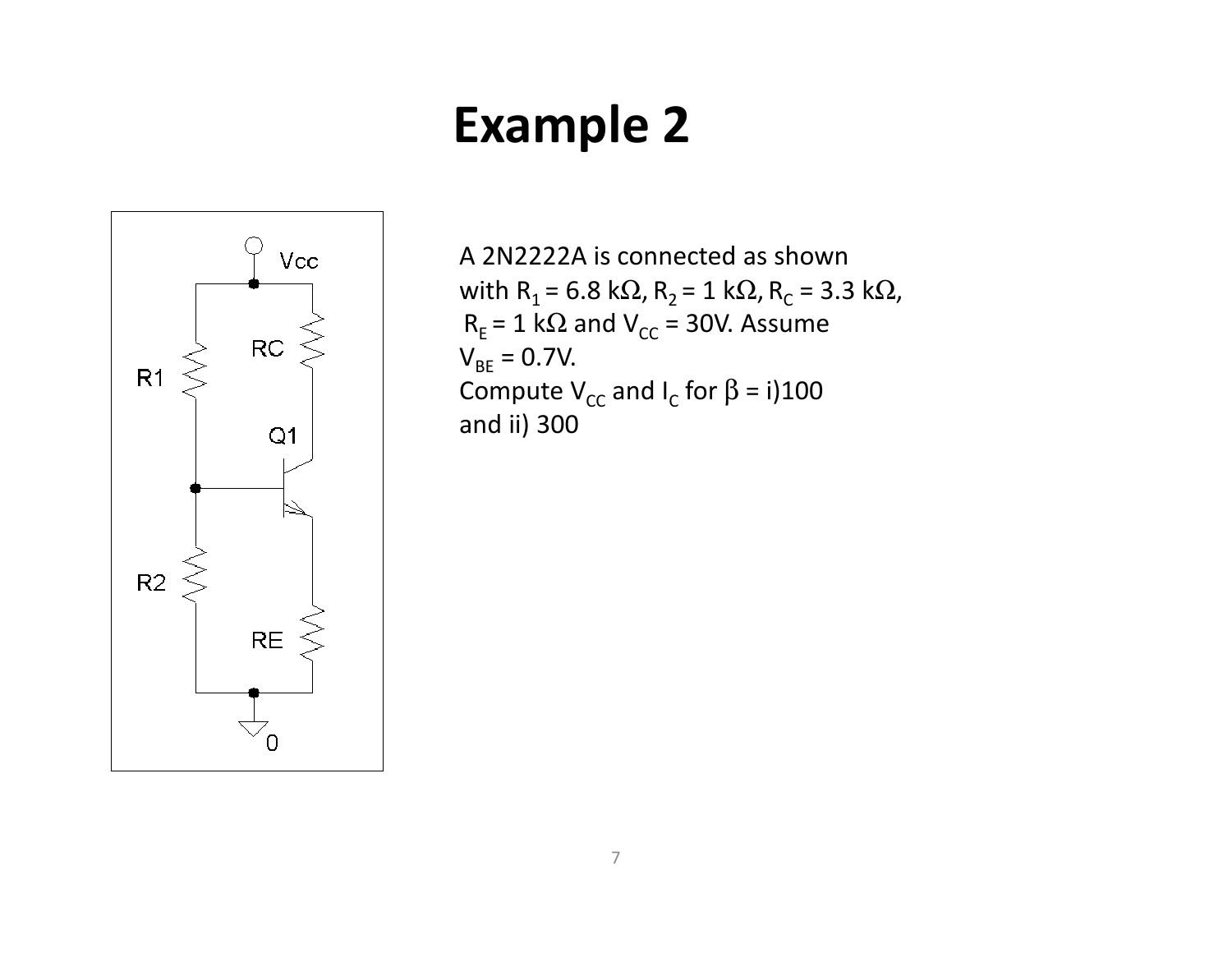### **Example 2 (2)**

i) β = 100

$$
V_B = V_{TH} = \frac{V_{CC} R_2}{R_1 + R_2} = \frac{30 * 1}{6.8 + 1} = 3.85 V
$$
  
R<sub>B</sub> = R<sub>TH</sub> =  $\frac{R_1 R_2}{R_1 + R_2} = \frac{6.8 * 1}{6.8 + 1} = 0.872 k\Omega$ 

$$
I_{B} = \frac{V_{B} - V_{BE}}{R_{B} + (1 + \beta)R_{E}} = \frac{3.85 - 0.7}{0.872 + 101 * 1} = 30.92 \mu A
$$

$$
I_{CQ} = \beta I_B = 3.09 \text{ mA}
$$
  
 $I_{EQ} = (1 + \beta)I_B = 3.12 \text{ mA}$ 

 $V_{CEQ}$  =  $V_{CC}$ -I<sub>C</sub>R<sub>C</sub>-I<sub>E</sub>R<sub>E</sub> = 30-3.09\*3.3-3.12\*1=16.68V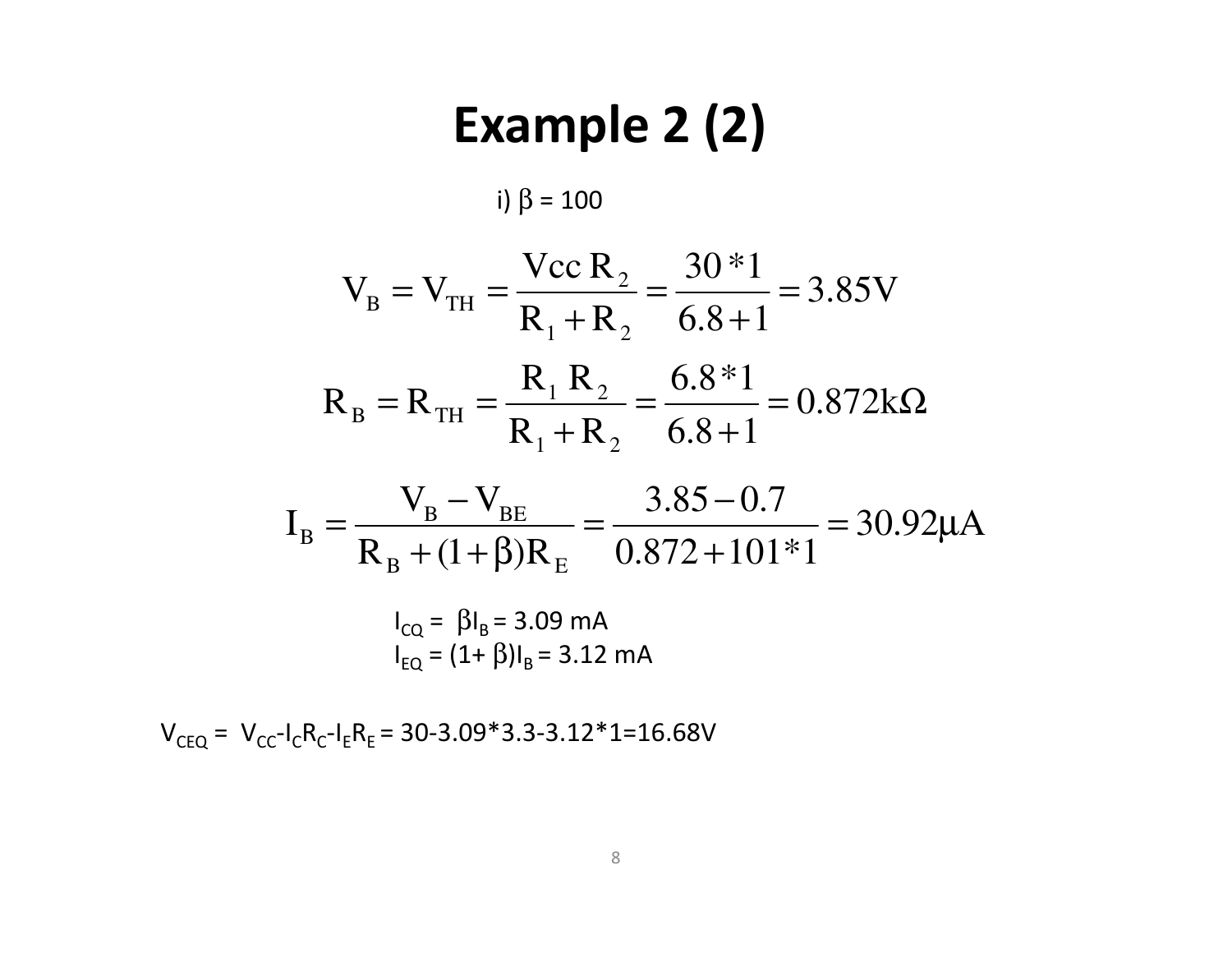### **Example 2 (3)**

i) β = 300

$$
V_{B} = V_{TH} = \frac{V_{CC} R_{2}}{R_{1} + R_{2}} = \frac{30 * 1}{6.8 + 1} = 3.85 V
$$
  
\n
$$
R_{B} = R_{TH} = \frac{R_{1} R_{2}}{R_{1} + R_{2}} = \frac{6.8 * 1}{6.8 + 1} = 0.872 k\Omega
$$
  
\n
$$
I_{B} = \frac{V_{B} - V_{BE}}{R_{B} + (1 + \beta)R_{E}} = \frac{3.85 - 0.7}{0.872 + 301 * 1} = 10.43 \mu A
$$
  
\n
$$
I_{CQ} = 300 I_{B} = 3.13 mA
$$
  
\n
$$
I_{EQ} = (1 + \beta) I_{B} = 3.14 mA
$$

 $V_{CEQ}$  =  $V_{CC}$ -I<sub>C</sub>R<sub>C</sub>-I<sub>E</sub>R<sub>E</sub> = 30-3.13\*3.3-3.14\*1=16.53V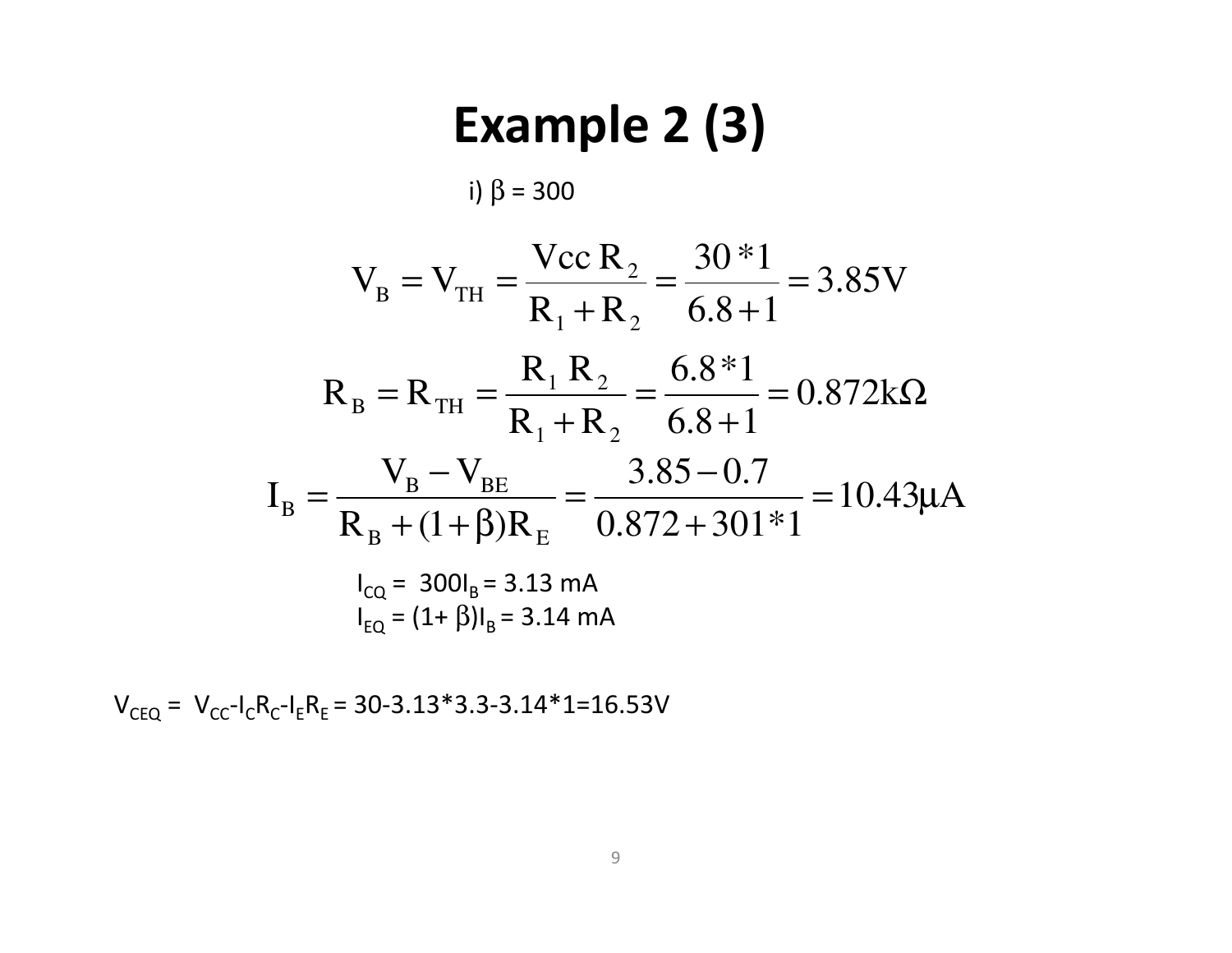# **Example 2 (4)**

|             | $\beta = 100$ | $\beta = 300$     | % Change |
|-------------|---------------|-------------------|----------|
| <b>VCEQ</b> | 16.68 V       | 16.53 V           | 0.9%     |
| <b>ICQ</b>  | 3.09 mA       | $3.13 \text{ mA}$ | 1.29 %   |

The above table shows that even with wide variation of  $\beta$  the bias points are very stable.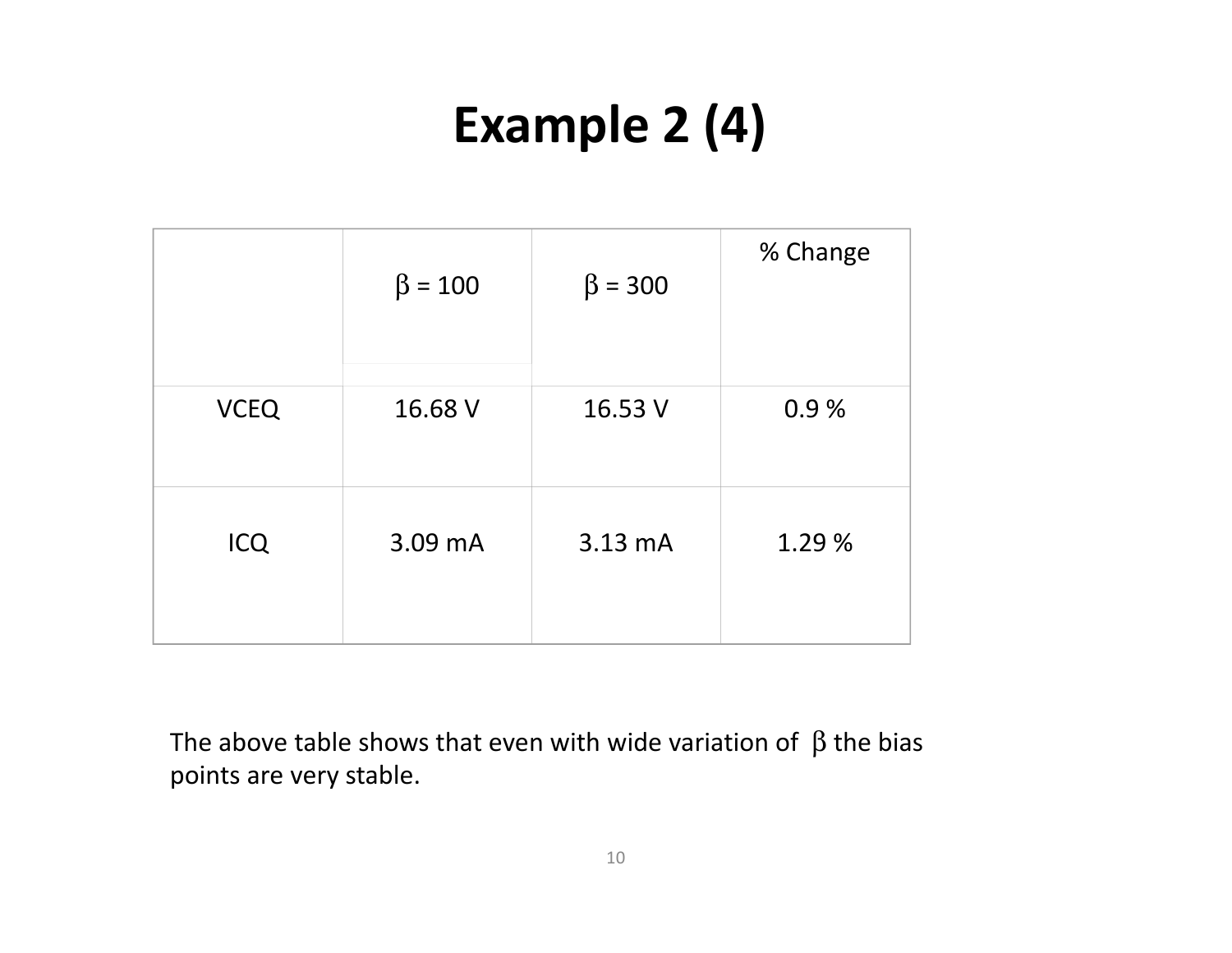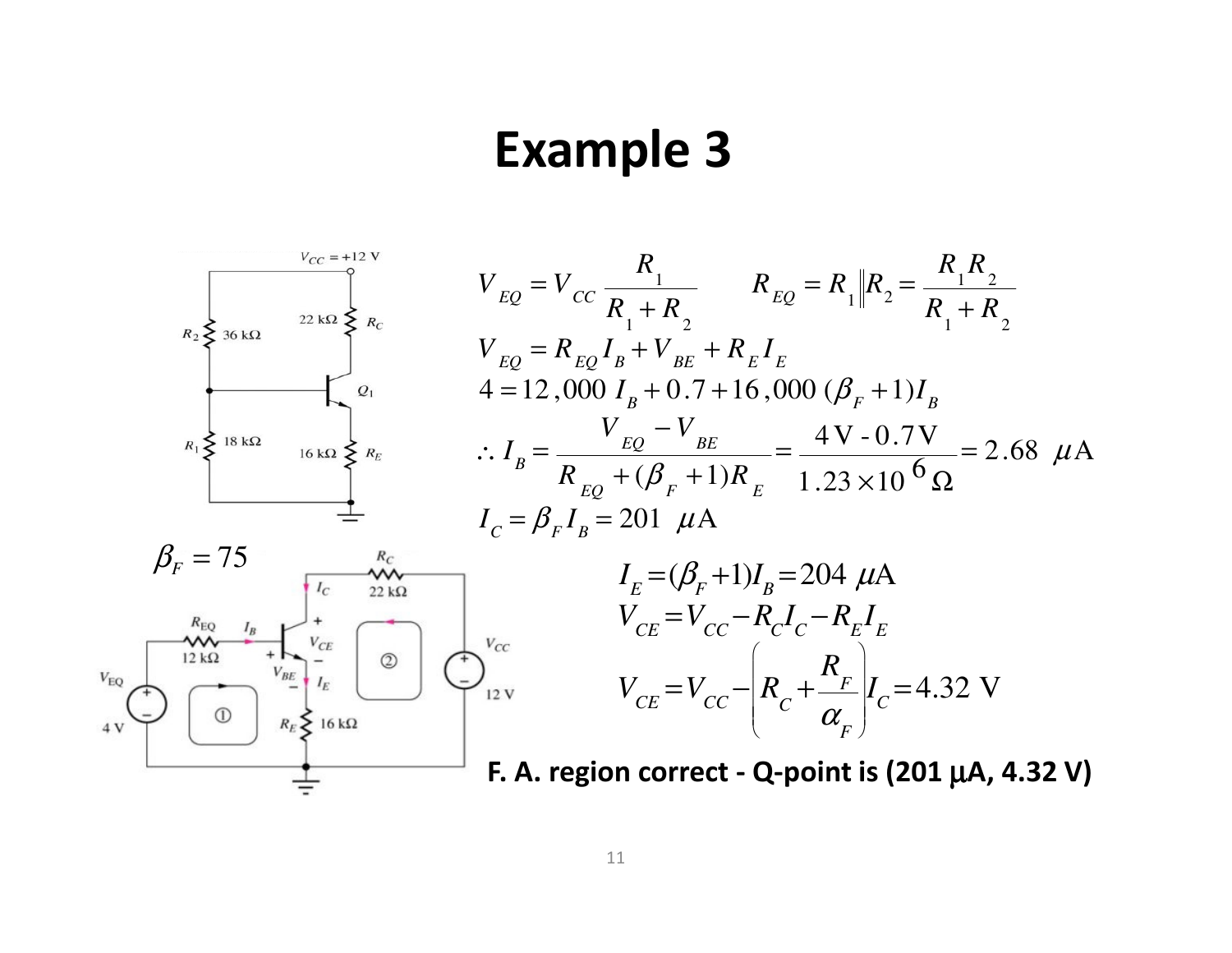#### **Example 3 (2)**

- All calculated currents > 0,  $V_{BC} = V_{BE} V_{CE} = 0.7 4.32 = -3.62$  V  $V_{CE} = V_{CC} - R_{C} + C$ *R F* α $\bigg($ I  $\left.\rule{0pt}{10pt}\right)$  $I_c = 12 - 38,200 I_c$ I
- •• Hence, base-collector junction is reverse-biased,  $\zeta$  ray  $\sigma_F$



 $\frac{400 \mu A}{r_R = 5 \mu A}$  rward-active region operation  $\frac{1}{\sqrt{L_0L_0^2 + 27\mu A}}$   $\frac{I_B = 3\mu A}{I_B = 3\mu A}$  Jikesilting load line is plotted on The two points needed to plot the load line are (0, 12 V) and (314 µA, 0). common-emitter output characteristics.

> $I_B$  = 2.7  $\mu$ A, intersection of corresponding characteristic with load line gives Qpoint.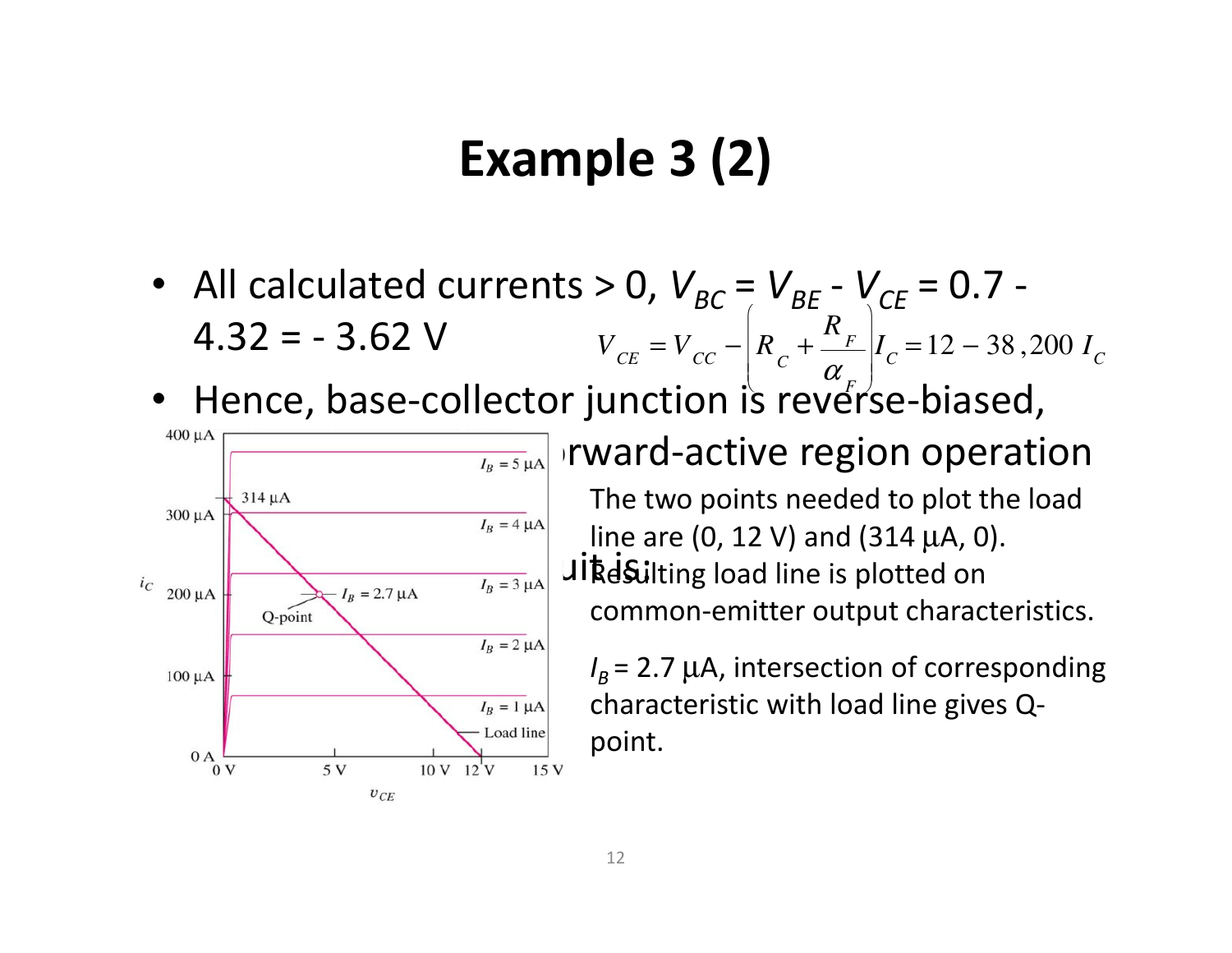#### **Four-Resistor Bias Network for BJT: Design Objectives**

•We know that

$$
I_E = \frac{V_{EQ} - V_{BE} - R_{EQ}I_B}{R_E} \approx \frac{V_{EQ} - V_{BE}}{R_E}
$$
 for  $R_{EQ}I_B \ll (V_{EQ} - V_{BE})$ 

- $\bullet$ • This implies that  $I_B \ll I_2$  so that  $I_1 = I_2$ . So base current doesn't disturb voltage divider action. Thus, Q-point is independent of base current as well as current gain.
- $\bullet$ • Also,  $V_{EQ}$  is designed to be large enough that small variations in the assumed value of *VBE* won't affect *I<sup>E</sup>*.
- Current in base voltage divider network is limited by choosing  $I_2 \leq I_C/5$ . This ensures that power dissipation in bias resistors is  $<$  17 % of total quiescent power consumed by circuit and  $I_2$  >>  $I_B$  for  $\beta$  > 50.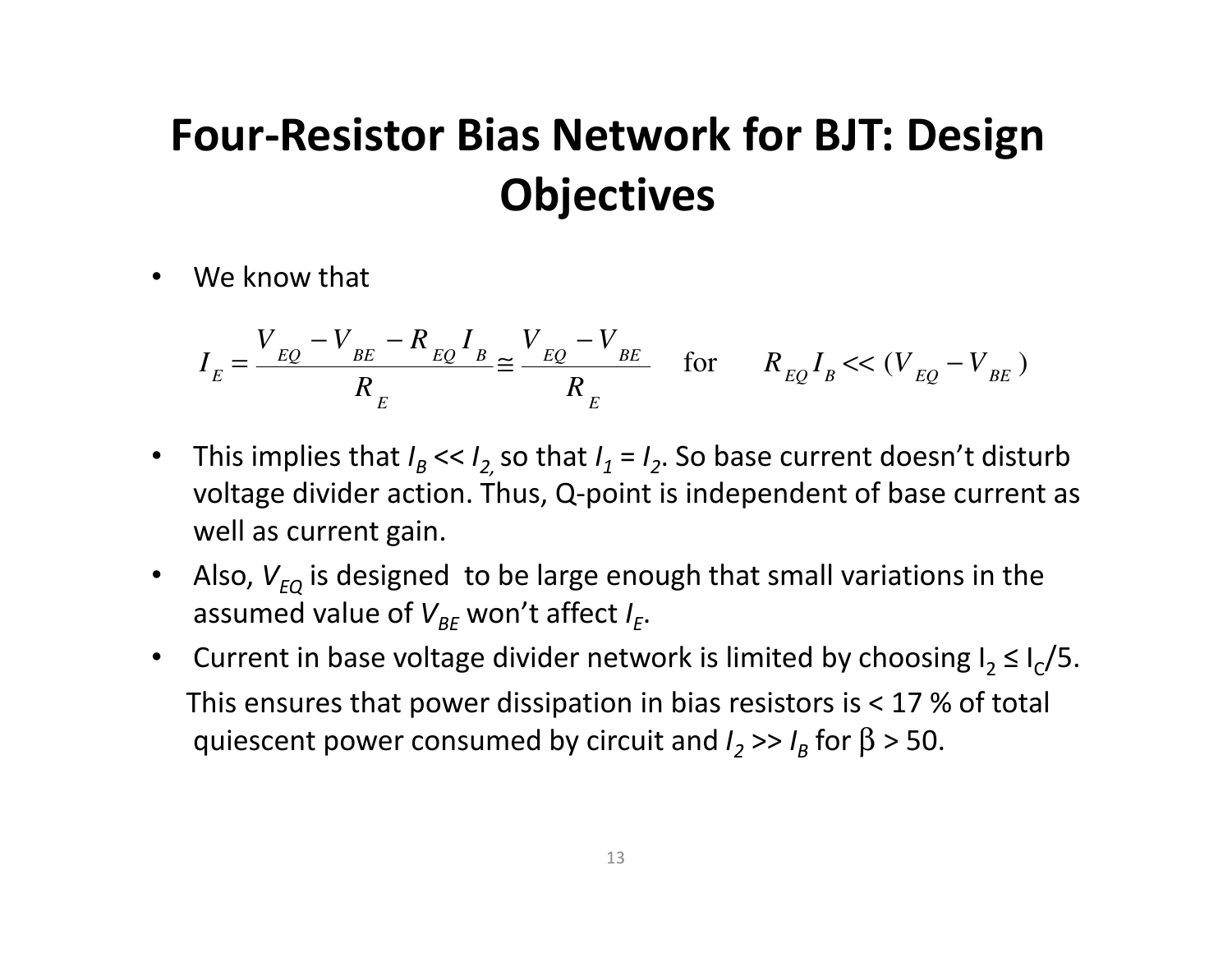#### **Four-Resistor Bias Network for BJT: Design Guidelines**

• Choose Thévenin equivalent base voltage

$$
\frac{V_{CC}}{4}\leq V_{EQ}\leq \frac{V_{CC}}{2}
$$

• Select  $R_1$  to set  $I_1 = 9I_B$ .  $R_1 =$ *V* $rac{EQ}{9I_B}$ 

• Select 
$$
R_2
$$
 to set  $I_2 = 10I_B$ .  $R_2 = \frac{V_{CC} - V_{EQ}}{10I_B}$ 

•  $\,$   $R_{\scriptstyle E}$  is determined by  $V_{\scriptstyle EQ}$  and desired  $I_{\scriptstyle C}$ . *<sup>R</sup>E*

$$
R_E \cong \frac{V_{EQ} - V_{BE}}{I_C}
$$

•  $R_{\mathcal{C}}$  is determined by desired  $V_{\mathcal{C}\mathcal{E}}$ .  $R_{\mathcal{C}}$ 

$$
R_C \cong \frac{V_{CC} - V_{CE}}{I_C} - R_E
$$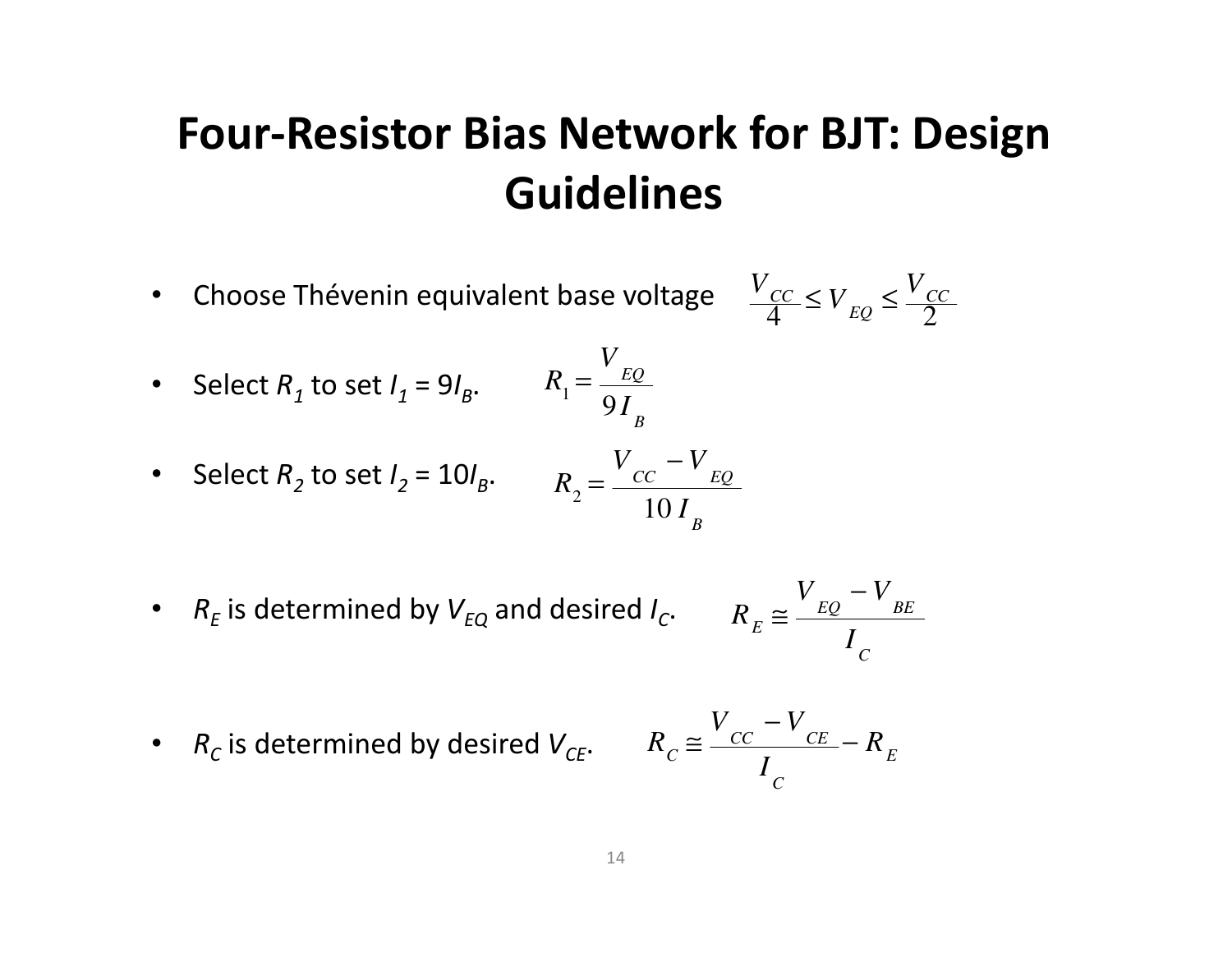- **Problem:** Design 4-resistor bias circuit with given parameters.
- Given data:  $I_C$  = 750 μA,  $\beta_F$  = 100,  $V_{CC}$  = 15 V,  $V_{CE}$  = 5 V
- **Assumptions:** Forward-active operation region,  $V_{BE}$  = 0.7 V
- Analysis: Divide ( $V_{CC}$   $V_{CE}$ ) equally between  $R_E$  and  $R_C$ . Thus,  $V_E$  = 5 V and  $V_C$  = 10 V

$$
R_{c} = \frac{V_{cc} - V_{c}}{I_{c}} = 6.67 \text{ k}\Omega
$$
\n
$$
I_{1} = 9I_{B} = 67.5 \text{ }\mu\text{A}
$$
\n
$$
R_{E} = \frac{V_{E}}{I_{E}} = 6.60 \text{ k}\Omega
$$
\n
$$
V_{B} = V_{E} + V_{BE} = 5.7 \text{ V}
$$
\n
$$
I_{B} = \frac{V_{B}}{\beta_{F}} = 7.5 \text{ }\mu\text{A}
$$
\n
$$
R_{1} = \frac{V_{B}}{9I_{B}} = 84.4 \text{ k}\Omega
$$
\n
$$
R_{2} = \frac{V_{cc} - V_{B}}{10I_{B}} = 124 \text{ k}\Omega
$$